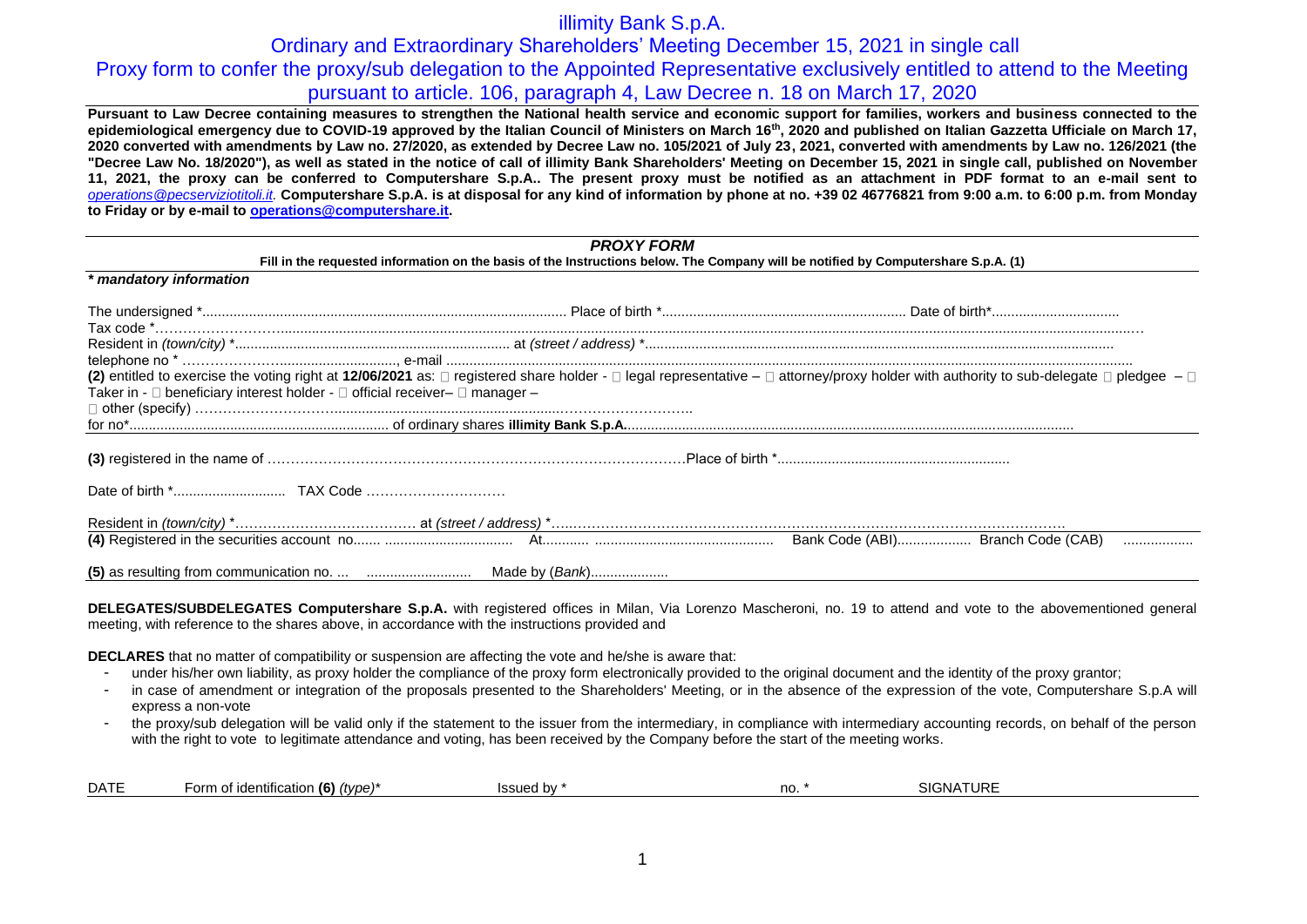# illimity Bank S.p.A. Ordinary and Extraordinary Shareholders' Meeting December 15, 2021 in single call Proxy form to confer the proxy/sub delegation to the Appointed Representative exclusively entitled to attend to the Meeting pursuant to article. 106, paragraph 4, Law Decree n. 18 on March 17, 2020

### *VOTING INSTRUCTIONS*

The undersigned *(7)*

**INSTRUCTS** the Appointed Representative to vote at the above indicated shareholders' meeting as follow *(8)*

| <b>SOLUTIONS TO BE VOTED</b><br>DF | <b>VOTING</b>                             |
|------------------------------------|-------------------------------------------|
| ne.                                | <b>TIONS</b><br><b>TRUC</b><br><b>INS</b> |

### **ORDINARY SESSION**

| Composition of the Board of Directors. Resolutions pertaining thereto and arising therefrom.        |  |  |  |
|-----------------------------------------------------------------------------------------------------|--|--|--|
| <b>Section C</b>                                                                                    |  |  |  |
| $\mid$ C2 – vote for candidate Francesca Lanza Tans proposed by shareholder AMC Metis S.à r.l. (11) |  |  |  |

| Report on remuneration policy, also pursuant to article 123-ter of Italian Legislative Decree no. 58/1998. Resolutions<br>pertaining thereto and arising therefrom. |  |  |
|---------------------------------------------------------------------------------------------------------------------------------------------------------------------|--|--|
| <b>Section A</b> – vote for resolution proposed by the Board of Directors (9)                                                                                       |  |  |
| <b>Section A2</b> – vote for proposal published pursuant to article 126-bis of TUF (10)                                                                             |  |  |

| 3. Compensation plan pursuant to article 114-bis of Legislative Decree no. 58/1998 and Circular no. 285 of the Bank of<br>Italy of 17 December 2013, relating to the ordinary shares of illimity Bank S.p.A. for assignment to the Chief Executive<br>Officer, the remaining members of Top Management and the other key members of the Group's staff. Resolutions<br>pertaining thereto and resulting therefrom. |  |  |
|-------------------------------------------------------------------------------------------------------------------------------------------------------------------------------------------------------------------------------------------------------------------------------------------------------------------------------------------------------------------------------------------------------------------|--|--|
| <b>Section A</b> – vote for resolution proposed by the Board of Directors $(9)$                                                                                                                                                                                                                                                                                                                                   |  |  |
| <b>Section A2</b> – vote for proposal published pursuant to article 126-bis of TUF (10)                                                                                                                                                                                                                                                                                                                           |  |  |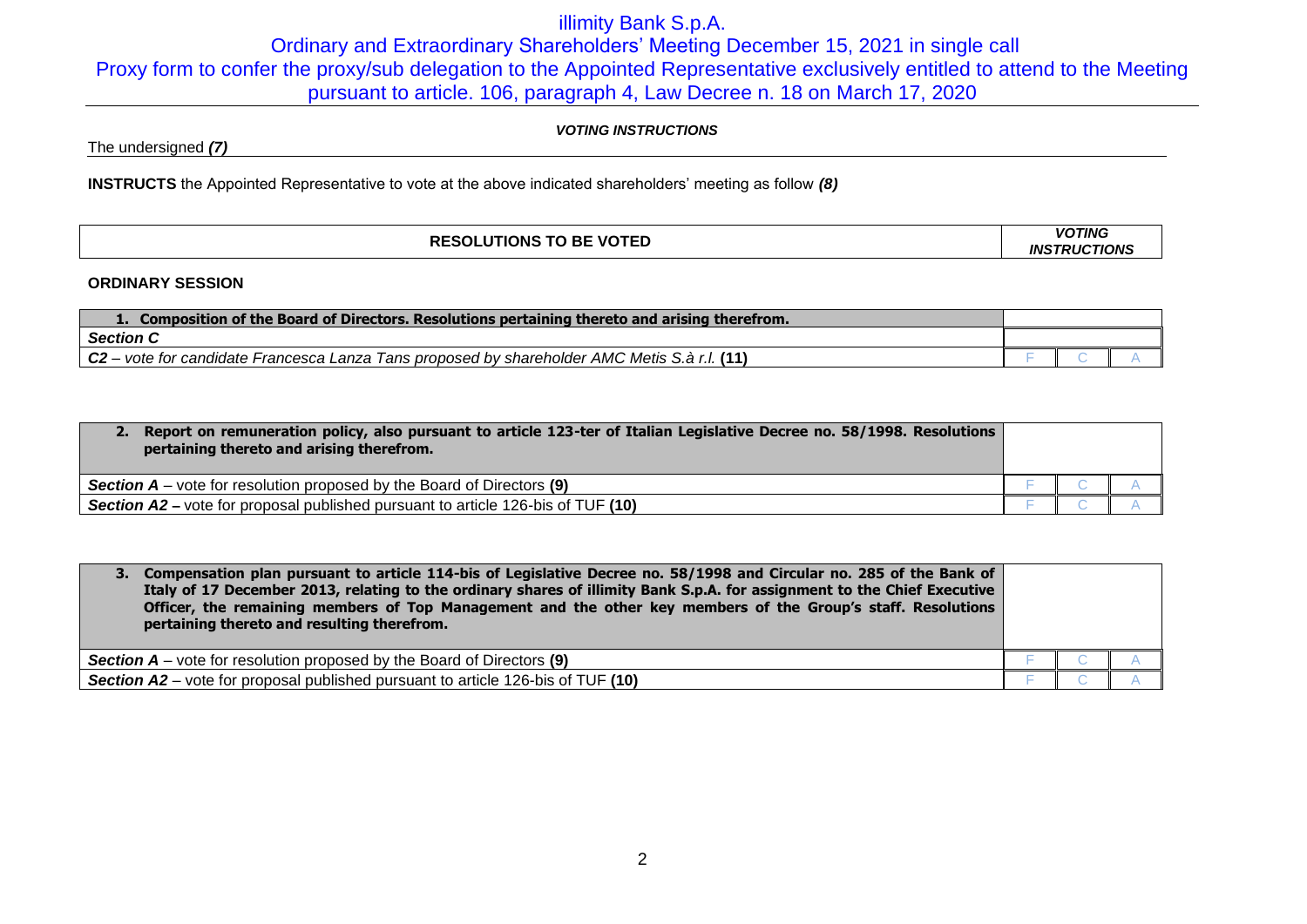## illimity Bank S.p.A. Ordinary and Extraordinary Shareholders' Meeting December 15, 2021 in single call Proxy form to confer the proxy/sub delegation to the Appointed Representative exclusively entitled to attend to the Meeting pursuant to article. 106, paragraph 4, Law Decree n. 18 on March 17, 2020

## **EXTRAORDINARY SESSION**

| 1. | Proposal to delegate the Board of Directors, pursuant to article 2443 of the Italian civil code, to increase share capital,<br>free of charge and in separate issues, in one or more tranches, by a maximum nominal value of EUR 1,323,663.96,<br>through the issue of up to 2,031,094 new ordinary shares of illimity Bank S.p.A., pursuant to article 2349 of the Italian<br>civil code, to be awarded free of charge to selected key members of the staff of illimity Bank S.p.A. and its direct and/or<br>indirect subsidiaries as Beneficiaries of the 2021-2025 Long-Term Incentive Plan. Resolutions pertaining thereto and<br>resulting therefrom. |  |  |
|----|------------------------------------------------------------------------------------------------------------------------------------------------------------------------------------------------------------------------------------------------------------------------------------------------------------------------------------------------------------------------------------------------------------------------------------------------------------------------------------------------------------------------------------------------------------------------------------------------------------------------------------------------------------|--|--|
|    | <b>Section <math>A</math></b> – vote for resolution proposed by the Board of Directors (9)                                                                                                                                                                                                                                                                                                                                                                                                                                                                                                                                                                 |  |  |

DATE SIGNATURE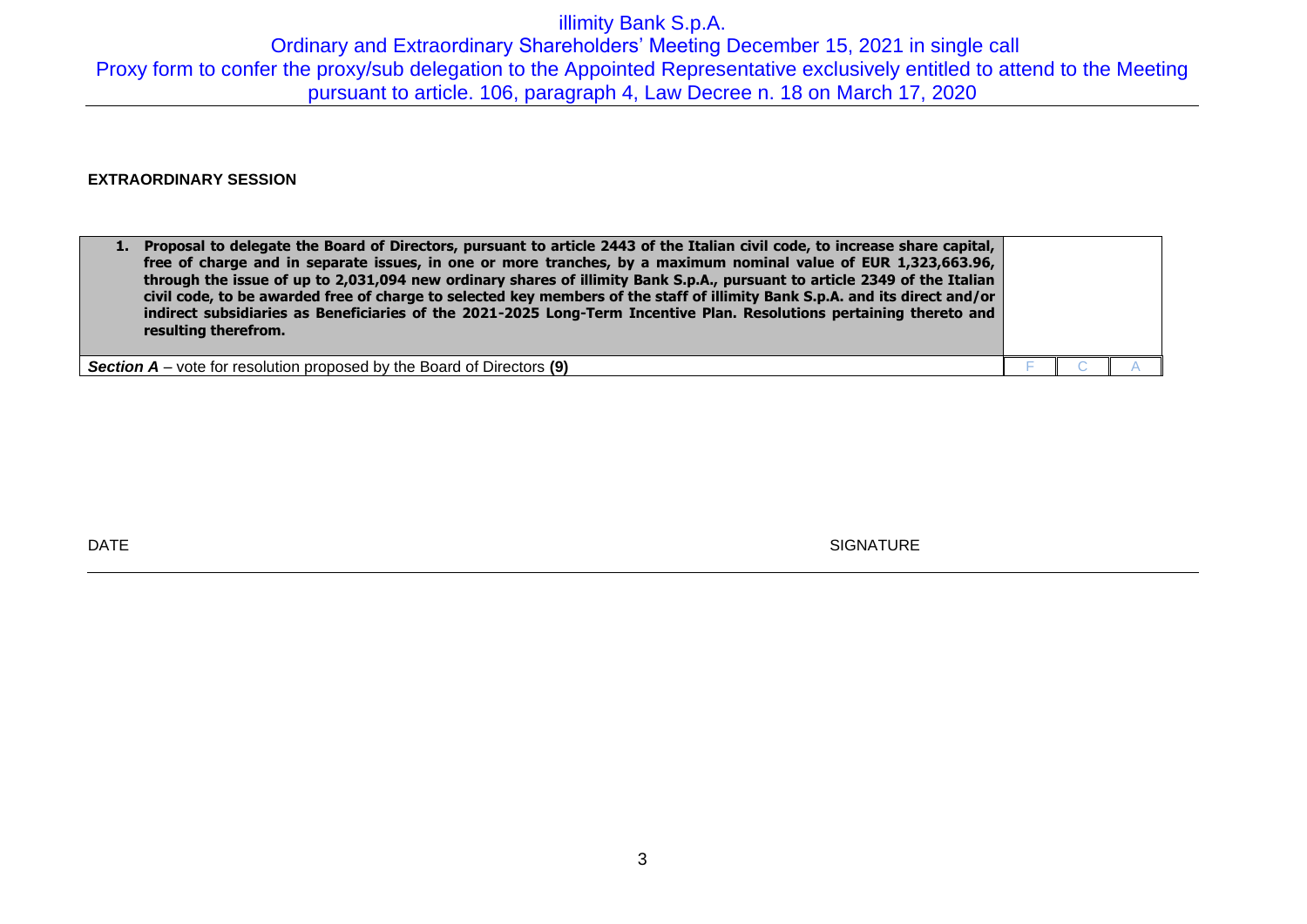## illimity Bank S.p.A.

# Ordinary and Extraordinary Shareholders' Meeting December 15, 2021 in single call Proxy form to confer the proxy/sub delegation to the Appointed Representative exclusively entitled to attend to the Meeting pursuant to article. 106, paragraph 4, Law Decree n. 18 on March 17, 2020

### *Instructions for filling in and submitting the form*

This form could be updated and integrated if the Company receives requests for integrations or proposals pursuant to art. 126-bis of the TUF (where applicable) or individual resolution *proposals relating to the items on the agenda.*

- *1. The Proxy form must be notified to the Company (together with a valid ID document and, in case, the documentation providing proof of the signatory power) via the Appointed Representative together with the Voting Instructions reserved to him using one of the following methods:*
	- *1) Registered Email Holders (PEC): as an attachment document (PDF format) sent to [operations@pecserviziotitoli.it](mailto:operations@pecserviziotitoli.it) in the event that the Proxy Grantor (as Individual or as Legal Entity) is a Registered Email Holder;*
	- *2) Digital Signature Holders (FEA): as an attachment document with digital signature sent to [operations@pecserviziotitoli.it](mailto:operations@pecserviziotitoli.it) in the event that the Proxy Grantor (as Individual or as Legal Entity) is a Digital Signature Holder;*
	- *3) Common Email address Holders: as an attachment document (PDF format) sent to [operations@pecserviziotitoli.it.](mailto:operations@pecserviziotitoli.it) In this case the hard copy of the proxy shall be sent via ordinary mail service to Computershare S.p.A. via Mascheroni, no. 19, 20145 Milano (MI).*

### *The use of different email address than those mentioned above or a delay respect to the deadline, as well as the only use of ordinary mail service, will not ensure the correct submission of the proxy.*

- *2. Specify the capacity of the proxy signatory and, where applicable, attach documentary proof of his power.*
- 3. *To be completed only if the registered shareholder is different from the proxy signatory; mandatory indications on relevant personal details must be included.*
- *4. Provide the securities account number, Bank Codes and Branch Codes of the Depository, or in any case its name, available in the securities account statement.*
- *5. Reference to the communication made by the intermediary and its name.*
- *6. Provide details of a valid form of identification of the proxy signatory.*
- *7. Provide the name and surname of the signatory of the Proxy form and Voting instructions.*
- 8. In accordance to art. 106 DL 17.3.2020 no. 18, the exclusive appointed representative may receive sub-delegations, but it is liability of the proxy holder to provide appropriate *voting instruction accordingly to the instructions submitted by the original proxy grantor.*
- *9. The resolutions proposed to the shareholders' meeting and the documentation, which are briefly referred to herein, are reported in the Reports published on the company websit[e www.illimity.com.](http://www.illimity.com/)*

*Computershare S.p.A., as Appointed Representative, has not personal interest or on behalf of third party in the proposals mentioned, however, in the event of unknown circumstances or in the event of amendment or integration to the motion presented to the meeting, Computershare does not intend to vote in a manner incompatible with the instructions received in Sections A.*

The vote is expressed by ticking the relevant box between the following:  $F$  (for),  $C$  (against) or  $A$  (abstention). If no instructions will be given to the Appointed Representative *regarding a motion, the shares will not be taken into account for that motion.*

- *10. Section A2, if present, collects the voting instructions if, within the deadline and in the cases allowed, an alternative, complementary or supplementary resolution proposal to*  what has been published by the administrative body is presented and published. The Appointed Representative shall vote on each of the proposals that will be put to the vote at the meeting in accordance with the instructions given since it is exclusively the responsibility of the proxy holder to formulate expressions of vote consistent with the *proposals (alternative or complementary) that were published.*
- *11. In absence of a resolution proposal of the administrative body or of another proposal subsequently published and reported in the instruction form, the Designated Representative will be asked to approve one of the proposals submitted to the meeting by the Chairman on behalf of the proposing parties. Accordingly, the voting instructions are collected by the Designated Representative in Section C as the sole expression of vote on the proposals submitted by the parties named therein. The voting instructions provided in relation to the different characteristics of the proposers indicated in Section C may also be identical but shall bind the Appointed Representative to express the vote only if the proposer has the characteristics indicated in the relevant instruction. In the event of more than one proposal submitted by different owners of minority interests not previously disclosed and not reported in the instruction form, the Appointed Representative shall not be entitled to express any vote.*